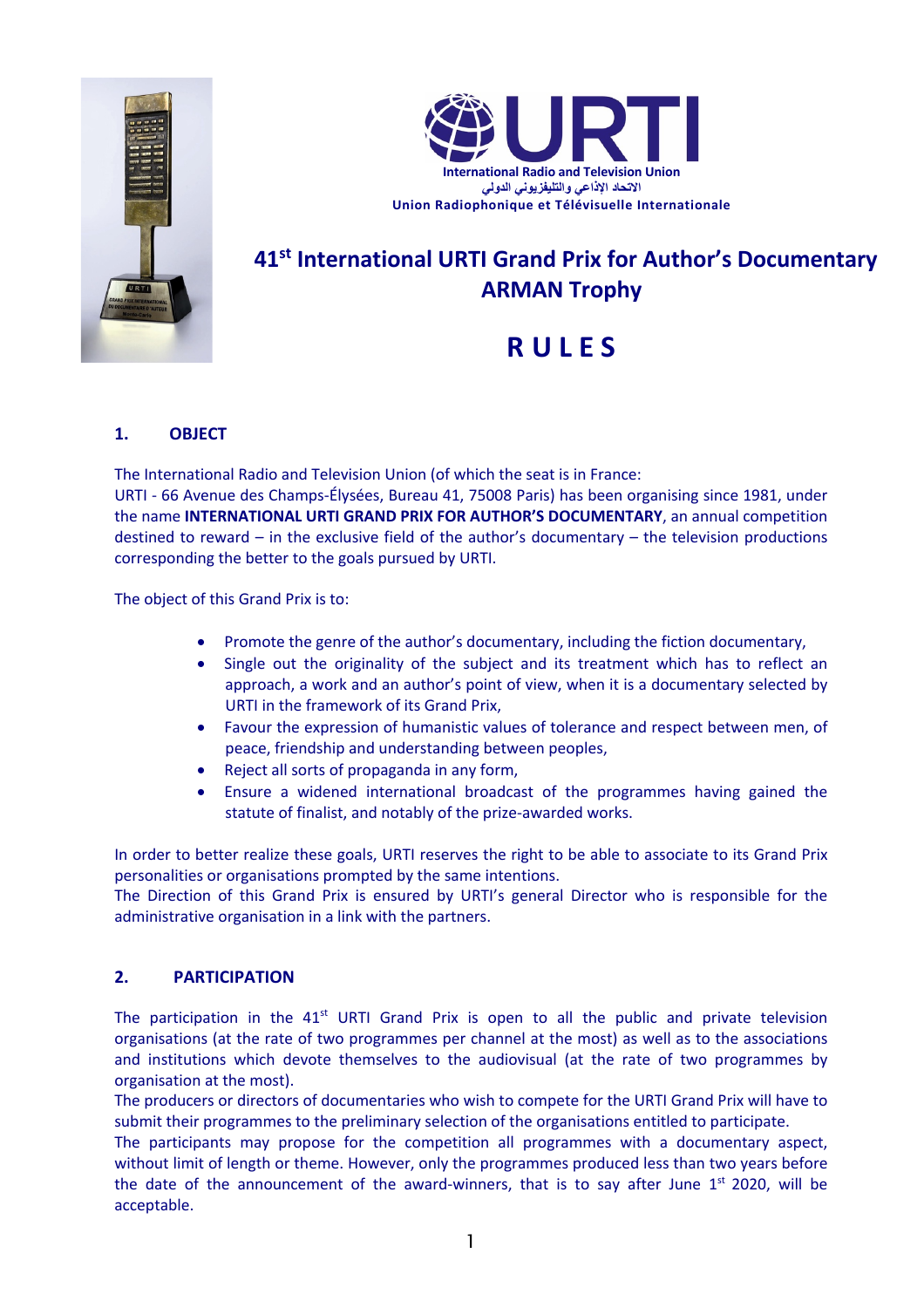The participants guarantee the sending of the programmes to the seat of URTI at their own expense with the mention « no commercial value » on the parcel.

The programmes will be accepted in the competition only once.

The participants in the competition commit themselves to ensure the promotion of the International URTI Grand Prix for Author's Documentary as far as possible.

#### **3. TECHNICAL NORMS**

The television programmes should be entered in the competition in files format (transfer via internet).

#### **4. LANGUAGES**

Programmes should be entered - as far as possible - in original version, dubbed or subtitled in French or in English. A script in French or in English should necessarily be provided if there is no version in any of these two languages.

#### **5. ACCOMPANYING DOCUMENTS**

The programmes competing for the URTI Grand Prix must absolutely come with their registration form duly filled, with a summary and possibly their script (cf: article 4) in French or in English. These documents will be sent by e-mail to contact@urti.org. In general, all publicity or promotional material concerning the entered documentaries is welcome, with the relating authorisation of free advertisement in the press.

#### **6. CO-PRODUCTIONS**

A programme made in co-production by two or several organisations may only be entered for competition by one of the co-producing organisations, under its sole responsibility.

#### **7. REGISTRATION**

Registration of the entered programmes will be definitely closed at the latest eight days before the date of the preselection, except dispensation granted by the Grand Prix Director.

#### **8. REGISTRATION FEES**

No registration fees will be asked the participating organisations.

#### **9. ENTERING ORDER**

The order of entering of the programmes is established by the Grand Prix Director, except explicit decision of the Jury.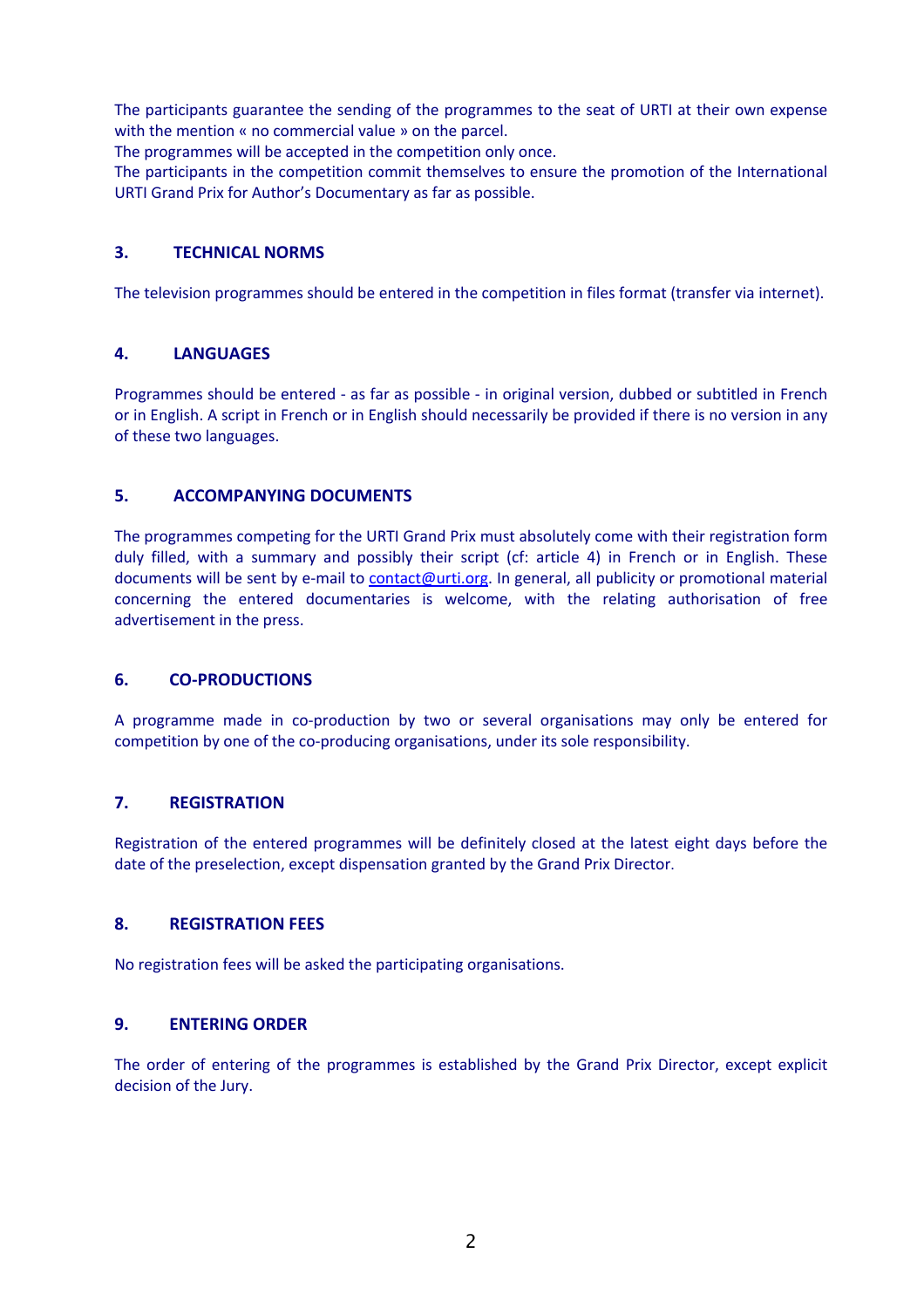#### **10. JURIES'WORK**

The general Direction makes a first selection of the registered programmes on the basis of the required technical criteria and of their conformity to the present rules.

The preselection Jury's deliberations and votes (cf: article 11) and those of the final Jury (cf: article 12) are secret and take place in camera. Each Jury determines the viewing modes of the programmes in competition and sets the evaluation criteria considering the object of the Grand Prix.

Each of the two Juries sets its own rules of deliberation.

#### **11. PRESELECTION JURY**

The preselection Jury is made up of the Grand Prix Director and of representatives of the URTI Television Commission (one person per member and in the limit of twenty members).

The preselection Jury names a President in its midst and among the representatives of the URTI Television Commission members alone.

In the end of the viewings of all the programmes admitted for participation, and after a valid deliberation, the preselection Jury makes up the list of the ten programmes which gain the "finalist" statute.

#### **12. FINAL JURY**

The final Jury is made up of the President (a personality with international renown due to his action), the Grand Prix Director and the representatives of the URTI Television Commission members (one person per member and in the limit of twenty members).

If need be, the selection of the twenty members invited to delegate a representative to the Jury will be established each year by joint decision of the President of the URTI Television Commission and the Grand Prix Director.

The choice of the final Jury's President is jointly made by the URTI Television Commission President and by the Grand Prix Director.

#### **13. URTI GRAND PRIX AWARD-WINNERS'LIST**

After the viewings of the ten programmes with the « finalist » statute and after a valid deliberation, the Jury awards the prizes of the International URTI Grand Prix for Author's Documentary, that is to say:

- The GRAND PRIX Arman Trophy which awards the best author's documentary. The awarded director gets an endowment of 500 euros (five hundred euros).
- The silver Medal,
- The bronze Medal,
- The Martine Filippi Prize for Discovery which the Jury can give a work specially standing out for its quality or its originality on one of the evaluation criteria.
- The Diversification Award, which the Jury may award according to the digital works entered in the competition.

#### **14. RESORT**

The jury's decisions are reputed to be irrevocable.